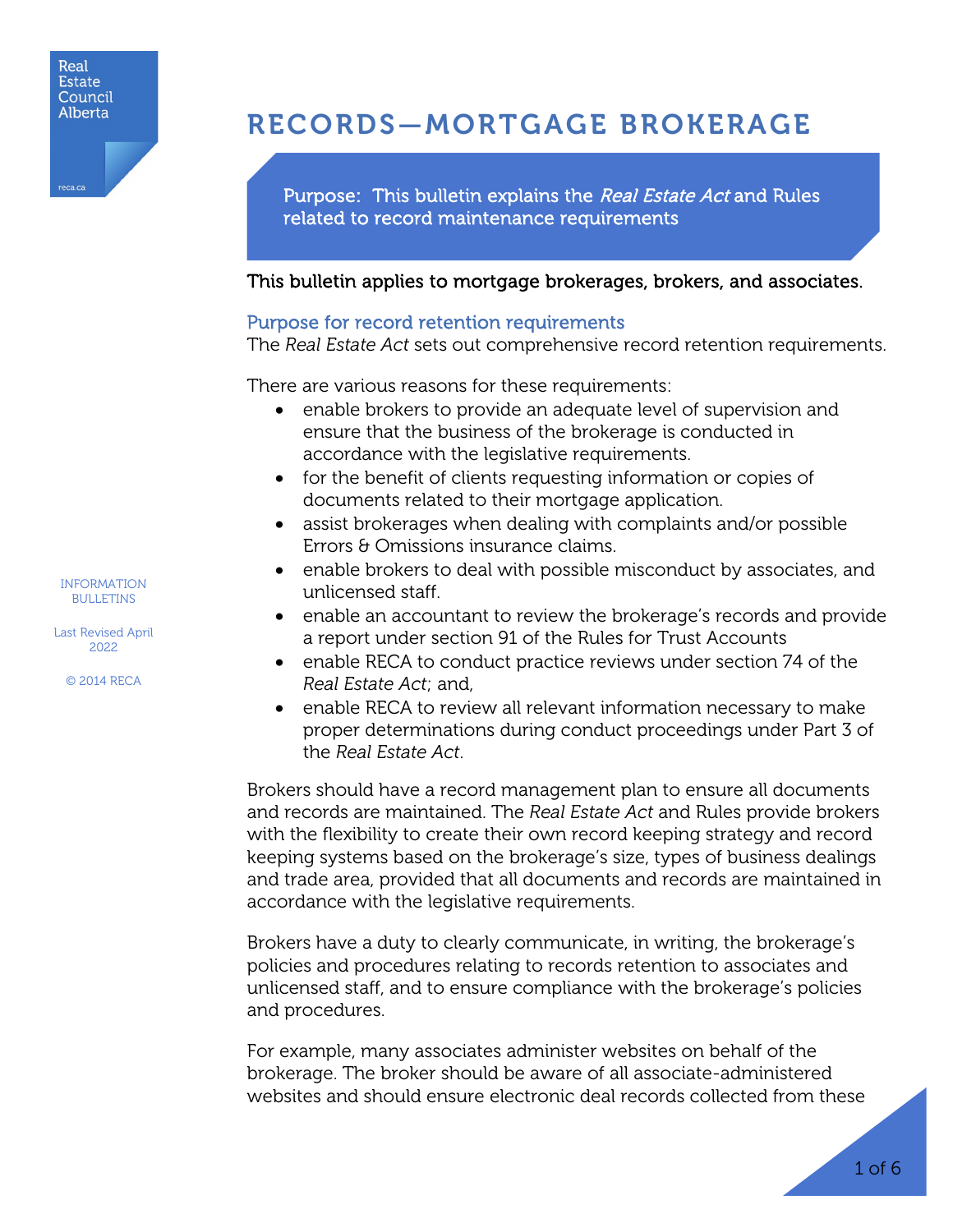websites are maintained by the brokerage in accordance with the brokerage's policies and procedures.

# What is a "Record"?

Records are defined very broadly to include all records created and received during a deal in mortgages. Records include traditional paper documents and notes, and electronic documents such as emails, text messages, faxes, website data, and other types of electronic documents

The definition also includes records for a potential deal even if it does not result in a service agreement or a deal in mortgages.

The *Real Estate Act* Rules section 105 (1) and (2) specify the minimum requirements for the retention of all records of a brokerage:

- brokerages are required to have records available at their registered business office in Alberta (or the City of Lloydminster).
- the records are to be separate for each deal or potential deal.

The Rules specify the most common documents expected to be retained such as:

- the signed copies of each service agreement,
- mortgage administration agreement,
- mortgage applications,
- credit bureau reports,
- commitment letters,
- cost of credit disclosures
- investor lender disclosure,
- banking records,
- accounts and
- supporting documentation (includes email, text messages, and other electronic communication related to the file)

The Rules specify additional criteria for records:

- they must identify each deal by sequential code
- the codes must correspond to the trust ledger (if applicable)
- the nature of the deal
- description of the real estate
- mortgage amount
- names of borrowers and lenders
- the amount of any deposits or investments (private lenders) and a record of disbursements (if any)
- the amount of commission or other remuneration received and the name of the party paying it
- the extent of the distribution of the client's information to third parties.

INFORMATION BULLETINS

Last Revised April 2022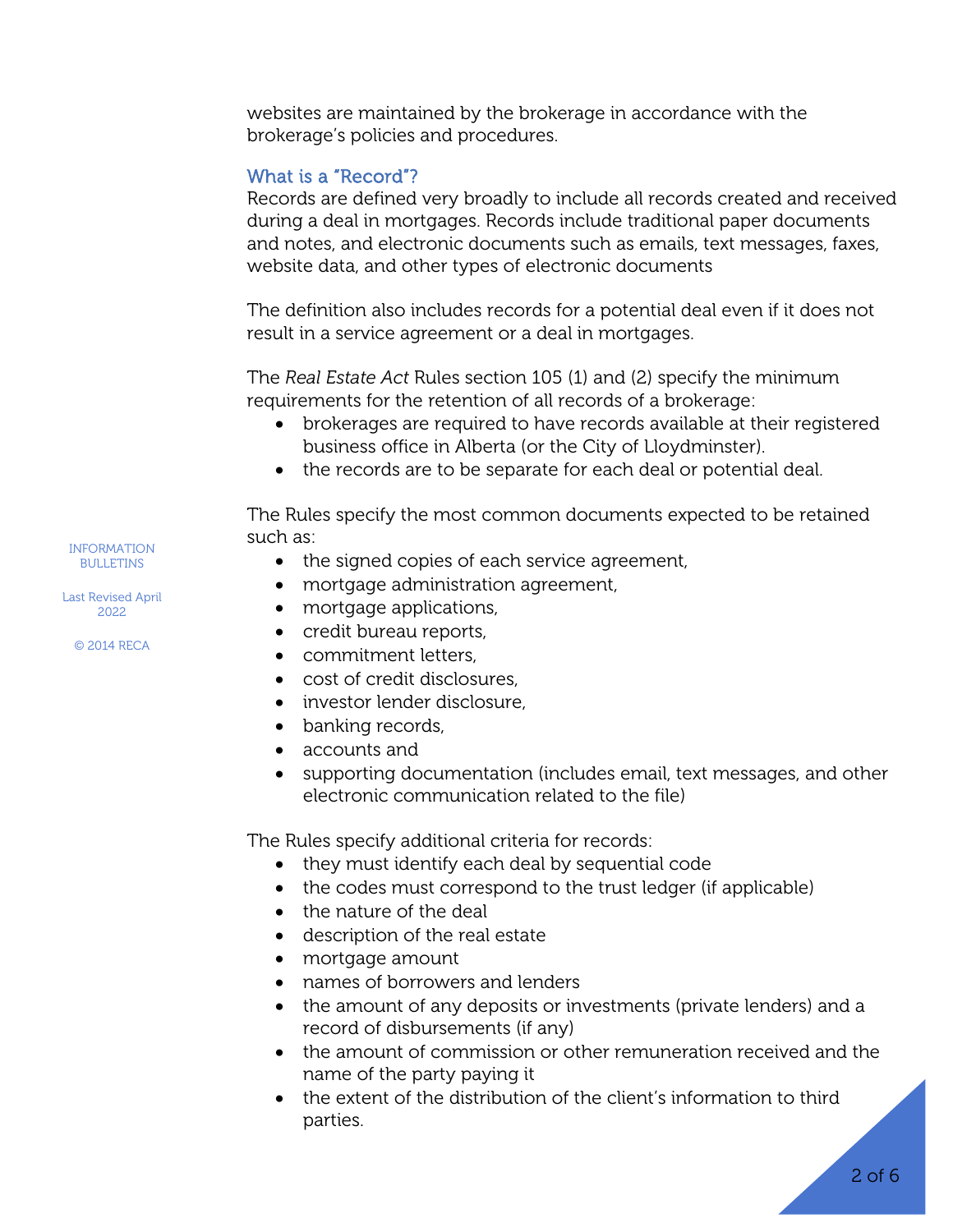# Trust Account Records

When a mortgage brokerage receives funds on behalf of clients or investors it is required to open and maintain at least one trust or pooled trust account for the deposit of the funds. Refundable fees on commercial deals are considered trust monies. The *Real Estate Act* s.25(1) specifies a mortgage brokerage operating a trust account shall keep complete and accurate financial records.

The mortgage brokerage must maintain a separate record for each person on whose behalf the mortgage brokerage is acting of all:

- (i) money received in trust,
- (ii) money held in trust,
- (iii) interest earned on money held in trust; and,
- (iv) disbursements made from money received or held in trust.

### Record Retention Period

The *Real Estate Act* s.25(9) requires brokerages keep their records of mortgage activities (mortgage deals and potential deals) and accounting records for a minimum of three years after they come into existence. The three-year period continues even when a brokerage ceases operations.

The three-year period may be extended by RECA in a particular case for the purposes of an investigation or prosecution under the *Real Estate Act*.

Brokers should also take into consideration other legal requirements such as the *Consumer Protection Act* or civil requirements. For example, the Canada Revenue Agency may have requirements in relation to certain records that may exceed the retention requirements under the *Real Estate Act*.

Licensees may also choose to retain records for longer periods for other reasons. Mortgage brokerages that have errors and omissions insurance or liability insurance should consult with their insurance broker or insurance provider.

Privacy legislation may also have specific requirements regarding record retention. This may require brokerages destroy records after meeting other regulatory time periods.

#### Record Retention Options

Records may be maintained in paper form or electronic form.

Details for creation and storage of electronic records are contained in a separate Information Bulletin - *Electronic Records.*

INFORMATION BULLETINS

Last Revised April 2022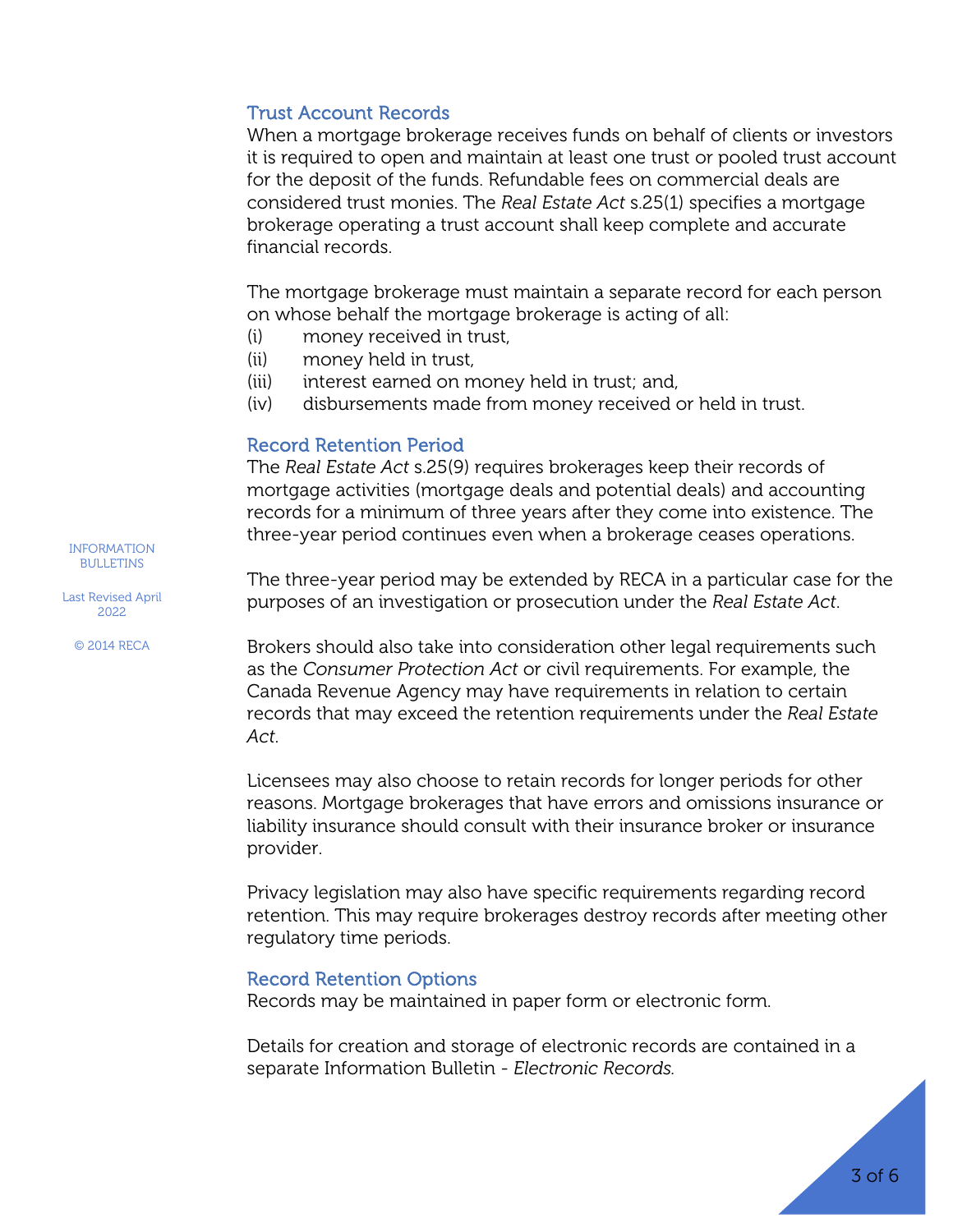#### Duty to Link Data

Whether in paper or electronic form, the broker has the duty to ensure that all records related to a deal or potential deal are linked to create a complete record of all documents or records relating to the deal or potential deal. For example, emails related to a specific deal in mortgages should be maintained with the deal file or if maintained in a separate system they should be linked to the deal file.

Often brokerages use multiple systems with respect to a specific deal. For example, the application originated in a brokerage website administered by an associate, the associate sent and received emails through a stand-alone email system, the brokerage maintains a paper file and has an electronic application submission system. Brokers need to understand the various systems used in the brokerage and create and enforce policies and procedures to ensure all information is linked.

All deals or potential deals must be identified by a sequential code system.

#### Duty to Maintain Records in Alberta

Whether the records are stored in paper or electronic form, the brokerage must maintain all records in Alberta. Records may be stored in a secure location accessible to the broker away from the brokerage's registered office. However, the records need to be available at the brokerage's registered business office if requested by a RECA auditor or investigator in anticipation of a practice review or during an investigation. [*Real Estate Act*  Rules s.13(2)(c)].

Electronic document storage must include a secure and accessible physical presence in Alberta to ensure RECA can access records for practice review and investigation purposes.

Records may be maintained in multiple offices in Alberta if required for the purposes of facilitating deal activities from offices in various locations. The broker must have access to all offices or locations.

Brokerages with offices in other Provinces may maintain duplicate records elsewhere in Canada provided the records are also located in Alberta.

#### Duty to Maintain Confidentiality

Brokers have a duty to ensure client information is kept confidential. Information must not be released without the consent of the client unless required by law. Brokerages must only use information for the purpose that it was obtained.

INFORMATION BULLETINS

Last Revised April 2022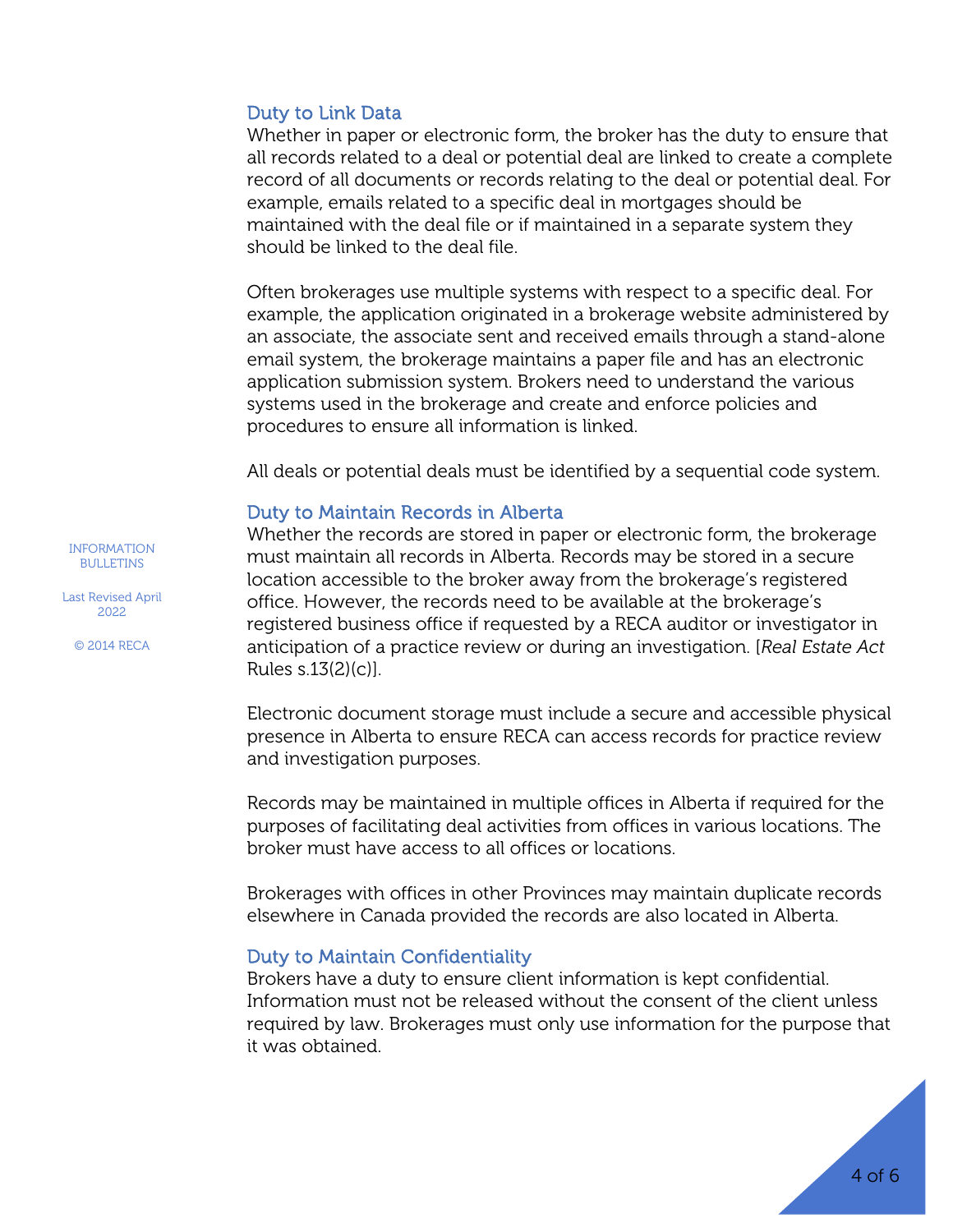Brokerages must also have policies and procedures for the protection of personal and confidential information, and all licensees registered with the brokerage must be aware of and comply with the brokerage's policies.

Alberta-based brokerages must also ensure they comply with need-toknow principles imposed by the *Personal Information Protection Act of Alberta* (PIPA). For further information on PIPA, visit the Office of the Information Privacy Commissioner for Alberta at [www.oipc.ab.ca.](http://www.oipc.ab.ca/)

Brokerages conducting business across Canada must comply with the principles of the *Personal Information Protection and Electronic Documents Act* of Canada (PIPEDA). For further information on PIPEDA, visit the office of the Privacy Commissioner for Canada at [www.priv.gc.ca.](http://www.priv.gc.ca/)

#### Protection of Client Information

Section 44 of the Rules requires licensees and brokerages protect client information. Brokerages should ensure adequate backups in case of a loss of access to records such as fire, flood, or cyber breach (ransom), etc. A broker must immediately notify RECA and outline a plan for record recovery if they lose access to records.

Cybersecurity is one of the more serious threats to record loss or compromise. RECA provides a Cybersecurity checklist under [Brokerage](https://www.reca.ca/licensees-learners/tools-resources/guides-checklists/#policy-templates)  [Policy Templates on reca.ca.](https://www.reca.ca/licensees-learners/tools-resources/guides-checklists/#policy-templates) Brokerages should use the checklist to ensure they have proper measures in place to meet their obligation for protection of Client Information.

#### Separation of Business Records

If the brokerage operates another type of business, not related to mortgage deals, brokers must ensure all mortgage deal records are kept separate from the other business activity.

#### Access to Records by Clients

Clients may request copies of advertisements, service agreements, applications, documents used for underwriting purposes and other related records created, sent, or received to assist the client with the deal or potential deal. Brokerages should provide copies or reasonable access to the clients' records. For additional information on this topic, see RECA Information Bulletin: *Records—Release of File to Client.*

#### Brokerage – Broker Agreements

When a broker does not have a controlling interest in the ownership of the brokerage, the broker must have a written agreement with the brokerage. The agreement must give the broker licensee the ability to carry out the duties and responsibilities of a broker as it relates to record keeping. For example, a broker who does not have a controlling interest in the

INFORMATION BULLETINS

Last Revised April 2022